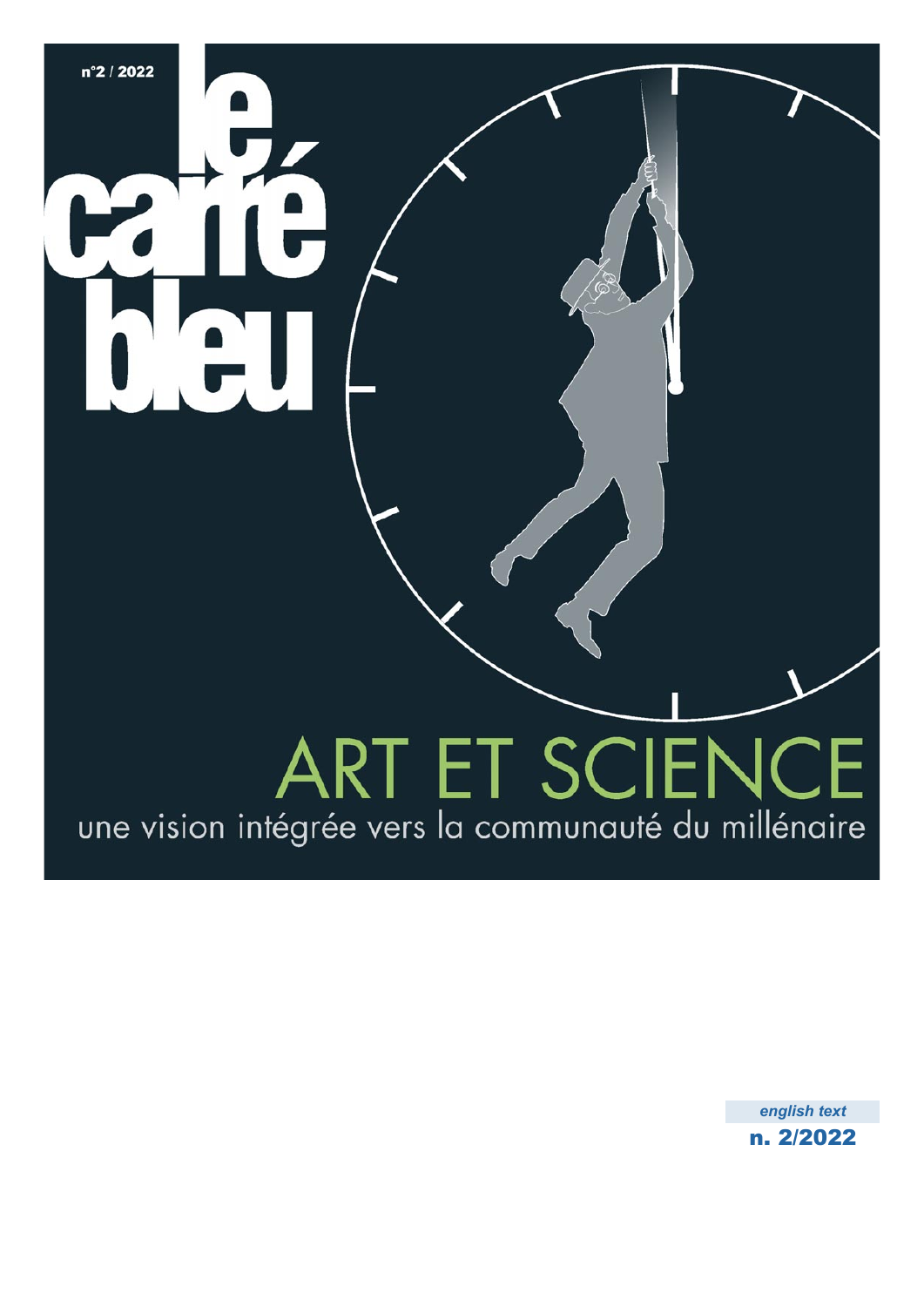## **ART AND SCIENCE : A INTEGRATED VISION TOWARDS THE MILLENNIUM COMMUNITY**

by Paolo and Vittorio Silvestrini

 The evolution of humanity is linked to the concept of growth, which in its historical development has been understood primarily as material growth. Now it is clearly emerging in the collective consciousness that continuous quantitative development is not allowed on a limited planet like the earth. Great technological development has supported the exponential growth of money in the world as well as an enormous availability of material resources, greater than at any other time in human history. However, this material growth has been accompanied by an equally rapid growth in pollutants and waste, with increasingly frequent environmental crises that are expected to become explosive in the coming decades.

 Moreover, material and economic well-being is not necessarily associated with collective well-being, if it is true that a large part of the world's population still lives in extreme poverty, while another part lives in fear and is intent on defending its privileges, even with weapons.

 The scientific debate that considers possible alternative developments for the future of mankind on the basis of very general global considerations began a long time ago on the initiative of the entrepreneur Aurelio Peccei who, together with the Scottish scientist Alexander King and many other cultural figures, founded the Club of Rome in 1968. The basic idea that united the experts of the Club of Rome is that the problems concerning the future of the world cannot be solved separately, but must be tackled through the use of global models in order to be understood in their interconnections. This approach led to the commissioning of a study by a group of experts at M.I.T., which resulted in the publication of a report entitled "*The limits to growth*". The results of that study, although they can be updated to reflect the latest development parameters, are as relevant as ever. First of all, it must be clear that a continuous growth of material goods is not sustainable in a finite system such as our planet; moreover, the current financial economic system of globalisation leads to exponential growth, which has an explosive character. We think that a perception of the explosive nature of the growth we are unconsciously encouraging on a global scale should be part of everyone's immediate experience, and this awareness should be a fundamental point of the educational system, starting from primary school.

 One of us (PS) has written a short story entitled "*Pietro il Re e un Dio bizzarro*" (Peter the King and a Bizarre God) , which deals in the form of a tale for children and adults with the mathematical, social and ethical consequences of a system that indefinitely encourages exponential financial growth such as our current model based on GDP as its essential element. Everyone should try to acquire this awareness without assuming that the current model of development is the only one, or the best possible. On the other hand, the use of many essential resources and the production of many pollutants have already exceeded physically sustainable rates, and we are using reserves accumulated over hundreds of millions of years at a dizzying pace. Without significant reductions there will be an uncontrolled decline in industrial production, energy consumption and food production per capita in the coming decades, with a crisis of unpredictable, but certainly undesirable and avoidable, characteristics.

 What emerges from the study commissioned by the Club of Rome is fortunately that this decline is not inevitable: avoiding it requires a global change in policy and ways of acting that perpetuate the continued growth of population and production of material goods. At the same time, we need a rapid increase in the efficiency with which energy and material goods are used, and an ecological restructuring of civilisation, according to guidelines that one of us (VS) indicated some thirty years ago, and which can be the subject of further study and the precise contribution of various fields of knowledge in an integrated overall view.

A sustainable society is technically and economically still possible, but requires awareness and will on the part of all.

 Humanity could then become aware that a truly sustainable society is more desirable than a society that tries to solve its problems by relying on constant expansion, and in so doing worsens them and postpones them to a more or less near future.

 The transition to a sustainable society requires a careful balance between long-term and short-term goals, and an emphasis on fair use, equity, quality of life, rather than quantity of output. It requires humility, maturity, human participation, and wisdom to guide technological development. In short, it requires a radical shift in priorities from the financial aspects and the separation between rich and poor, to those of participation and sharing and respect for all forms of life on the planet.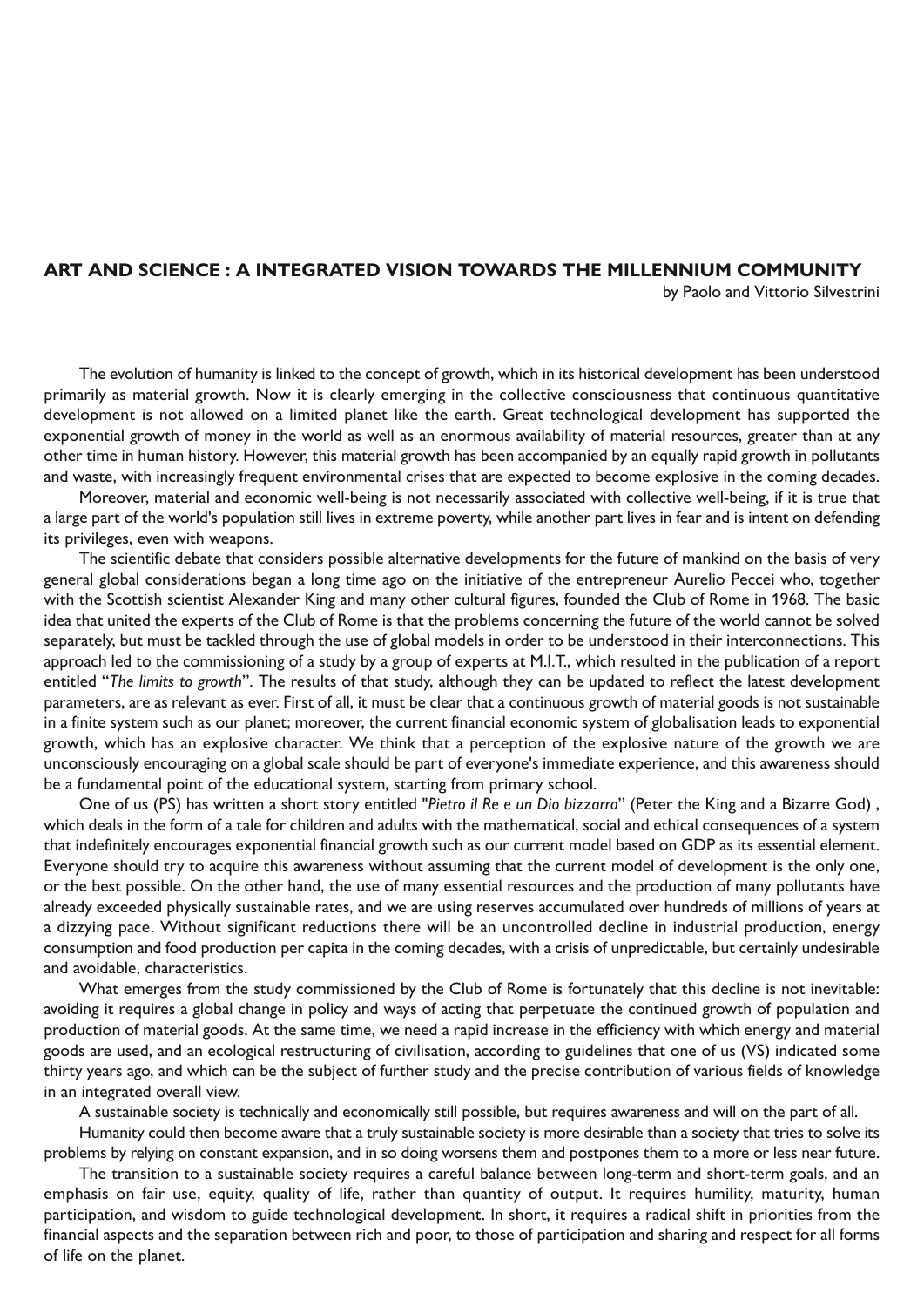If we are to imagine a world in which happiness is a right for all, then we must also devise good legislation that makes its realisation possible and supports it.

 When relationships are not underpinned by respect and sharing, they become deceptive and self-serving. So far, globalisation has been the competitive accumulation of the 'gross domestic product' economy. Up to now, "well-being" has been an expression of power and personal wealth, exalting selfishness and setting new boundaries of social exclusion.

 Now is the time for "being" and "good" to be united for a different value, so that Being means participation in Life and Good is the joy of existing in a common world.

 We believe that individual happiness cannot be separated from collective happiness, from respect for everyone and for the living planet, from freedom and the free expression of individual creativity. Evolution driven by new technologies must change course and move towards a qualitative rather than quantitative development of well-being.

 We need science to open up to what is not quantitative, to integrate humanistic knowledge, philosophy, the appreciation of beauty, art and every human discipline that enriches our presence on this planet with immaterial goods.

 We have decided to call the invitation that is being promoted "*Science and People in the Quantum Revolution*", precisely to emphasise the different vision of the world to which the recent experimental and theoretical developments of Quantum Physics are opening the doors, both from the point of view of application and from the philosophical and ethical point of view. Among other things, quantum non-locality linked to entanglement undermines one of the most radical founding principles of the classical scientific method, called the principle of local realism, and therefore requires a profound revision of the scientific method.

 The idea that guides scientific thinking is that there is a latent order, a beauty in the apparent chaotic complexity of the world's manifestation. It is well known that a criterion of mathematical beauty was a guiding principle for the Nobel Prize winner in physics Paul Dirac, the scientist who revolutionised the world view with his pioneering theory of quantum electrodynamics and the subsequent discovery of antimatter. Paul Dirac once said: "*If you are working on a physical theory from the point of view of the beauty of your equations, and if you really have a deep understanding of what it implies, you are certainly on the way to progress. If there is not complete agreement between the results of your work and the experiments, you should not be too discouraged, because the discrepancy may be due to minor features that are not adequately taken into account and that will be clarified with further research developments.*" Beauty, and the belief that there is a more or less concealed harmony in every manifestation of natural events, is the guide of both scientist and artist. Naturally, this leads to an extended concept of beauty, not only as a manifestation that is pleasing to the eye according to our patterns of judgement, but rather to the coincidence of beauty and truth, and at the same time justice, truth and beauty, in our imperfect manifestation of Universal Law. The Law thus becomes the human and essentially imperfect element of the representation of the equivalence of Truth, Justice and Harmony. In this Law there is therefore a profound element of humility, which guides artists, like scientists, in their personal search for Truth. Integrating Art and Science therefore means integrating an individual vision of the world with a universal vision of Truth, it means abandoning the egocentric or anthropocentric conception of the universe to achieve a perception of existence that fully respects its own unique and individual essence according to a principle of equanimity, in which every living being plays its irreplaceable role in the unity of the universe, in the beauty of this instant: a fundamental aspect of Truth is in fact the simple recognition that in existence we are all "contemporaries", that we all benefit from this "instant", we are part of it, inseparable from the whole.

 Integrating Art and Science means adding something irreplaceable to both art and science, it means discovering a new human discipline towards the path of knowledge that is neither exclusively subjective nor objective. It is a new form of research that is simultaneously subjective and objective, in a coherent superposition of "quantum states" that appear separable and separate only to an old way of thinking.

 In Quantum Physics, the coherent superposition of states that appear incompatible according to classical logic is the reality highlighted by an infinity of experiments that are expanding from the microscopic world of elementary particles such as protons, electrons, atoms or molecules etc. to the macroscopic world of quantum computers and everyday life in general, demonstrating that Schroedinger's cat, which is paradoxically both alive and dead, is the hidden truth of our everyday experience. The non-locality of nature and the concept expressed as *"quantum entanglement"* (a term also coined by Schroedinger, whose implications seemed paradoxical to scientists of Einstein's calibre) has also been demonstrated by increasingly sophisticated experiments and is the underlying effect of the quantum computer: exponentially complex systems, apparently separated according to a classical logic of cause and effect, are in reality 'quantum correlated', so that an operation on a local part of the system simultaneously affects the whole complex system in a way that is classically inconceivable, i.e. inconceivable according to the logic with which we are accustomed to interpret reality. In fact, it is certain that the advent of quantum information, which is now just around the corner, will upset our everyday reality and not only the world view of some quantum physicists.

 A primary application for quantum computing is artificial intelligence. Artificial intelligence is based on the principle of learning from experience, becoming more accurate with feedback, until the computer program appears to exhibit 'intelligence'. This feedback is based on calculating probabilities for many possible choices, so artificial intelligence is an ideal candidate for quantum computing. It promises to disrupt every field from automobiles to medicine, and it has been said that artificial intelligence will be to the 21st century what electricity was to the 20th.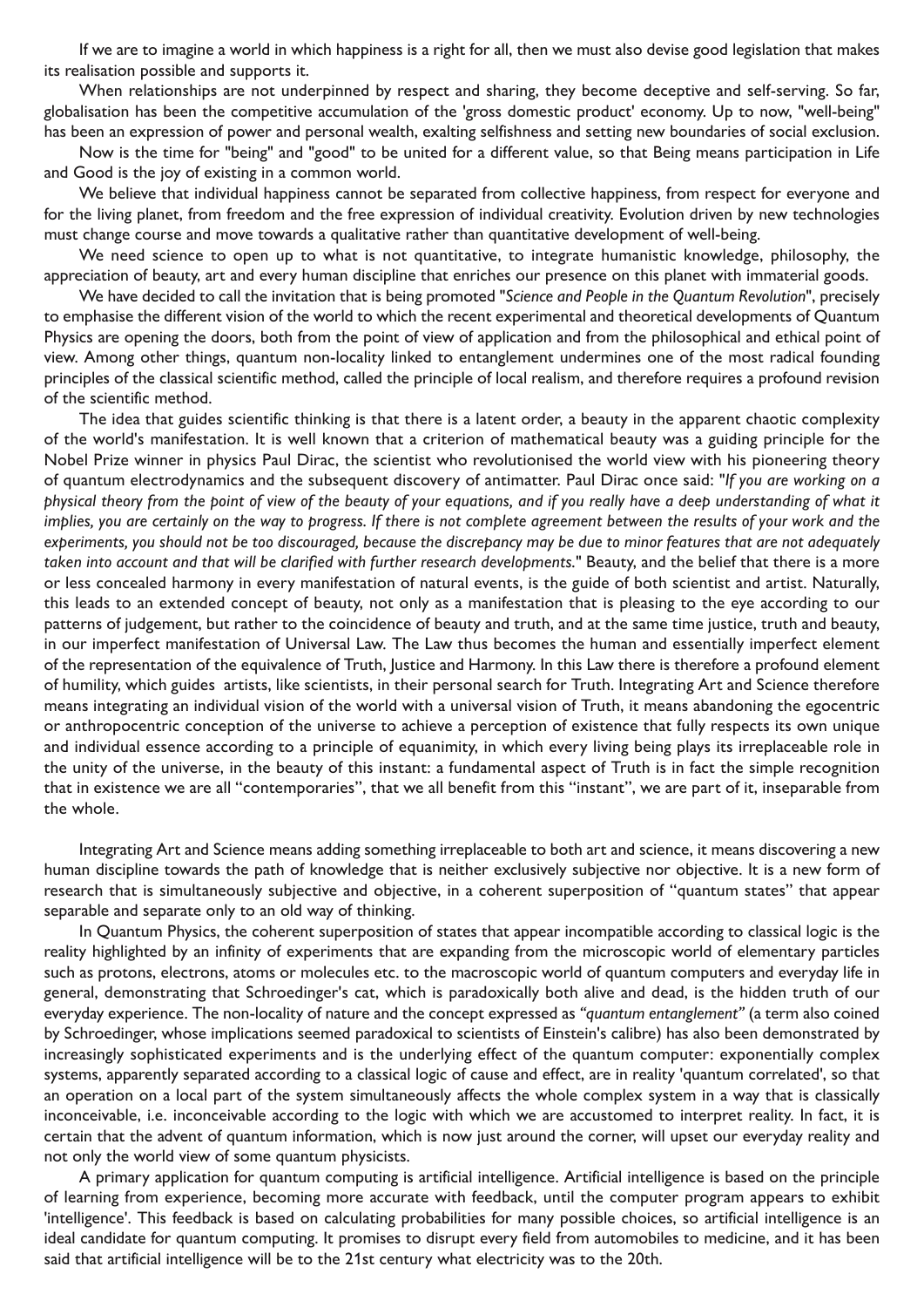Another example is the precision modelling of molecular interactions, finding optimal configurations for chemical reactions. Such "quantum chemistry" is so complex that only the simplest molecules can be analysed by today's digital computers. But fully developed quantum computers would have no difficulty in evaluating even the most complex processes.

 The implications are more efficient products, from solar cells to medicines, or the production of fertilisers; but especially it will soon be possible to genetically manipulate complex organisms, including human beings, by assessing in advance what the result of local manipulation will be on the overall organic system. It will thus be possible to create GMO humans, called 'replicants' in the pioneering insight of the cult film "*Blade Runner*".

 In general, a quantum computer can solve exponentially complex problems that cannot be solved by classical computers, with applications in a variety of fields. Such a revolution requires the entire human race to be prepared to collectively manage the infinite possibilities of the near future, which can be used creatively or destructively. It is more important than ever that in this singular transition that is just around the corner, humanity be guided by a perception of Harmony, Beauty, Truth and Justice according to a principle of Equanimity that is increasingly needed.

 Entanglement does not deny causality, or the principle of cause and effect, but associates this with a different correlation that cannot be observed locally, which we could call "synchronicity" using a term coined by the great psychologist Gustav Jung. Another term we could coin now to indicate entanglement is "organicity", that is, something that makes a correlated system organic, not referable to the simple sum of its parts and of the interactions between them, as we can imagine happening in biological organisms in which the whole acquires a unique and unrepeatable identity.

 In complex phenomena causality and synchronicity coexist, although one of the two phenomena may be more or less predominant. In general causal relations are more easily identifiable and measurable because they can be described in terms of cause-effect, to which the scientific method has historically given great importance, transferring this emphasis also to common thought which is consequently strongly marked by a mechanistic view of reality. However, the cause-effect principle alone cannot explain the genesis of organic phenomena or other processes in which synchronicity is a fundamental component. In biology, for example, we can explain how many of the chemical and physical processes that sustain and reproduce life take place, but the beginning of life remains shrouded in mystery. In the words of the Nobel Prize winner for Chemistry Ilya Prigogine (who was the first to give great attention to the study of the spontaneous organisation of complex systems): "*The probability that a macroscopic number of molecules will be randomly assembled to give rise to the highly ordered structures and coordinated functions that characterise living organisms is practically zero. The idea of the spontaneous genesis of life in its present form is therefore highly unlikely, even on the scale of the billions of years during which prebiotic evolution occurred.*"

 On the other hand, we now know with certainty that entanglement (the experimental evidence for which did not yet exist at the time of Prigogine's quoted sentence) plays a fundamental role in the collective behaviour of macroscopic systems. However, entanglement is not easily identifiable, since it requires an overview and cannot be detected locally.

 Here we want to give an example from everyday life to express our thoughts about how a collective behaviour of a complex system can be associated with local relations, and how synchronicity can be indicated in an evolutionary key, in the sense of the probabilistic process described by Prigogine.

 I think many have observed the collective figures that flocks of hundreds (or even thousands) of black birds called starlings sometimes perform in the skies over our cities. The movements of this collection of separate individuals appear to us to be so harmonious and synchronised that we are led to believe that there is an "intelligence" guiding the group, a leader from whom the synchronised movement originates. There have been many scientific studies trying to understand how these collective movements can be explained in physical-mathematical terms (e.g. see Attanasi, A, et al., 2014 "*Information transfer and behavioral inertia in starling flocks*" Nature Physics Vol.10, pp.691-696). The system is an interesting example because it is a moderately complex system (a few hundred or thousand elements may seem like a lot, but it is nothing compared to the complexity of billions of elements that synchronise in biological systems) and allows solutions to be found that are currently unapproachable in more complex systems. The result of these studies is in some ways surprising, because it shows that no leader or individual intelligence is needed to perform these complex synchronised figures, but it is enough to assume local relationships between the elements. Each individual has no awareness or vision of the overall flight of the system, but is only aware of the motion of its closest neighbours (usually 6 or 7) and from these it follows a few simple rules to move accordingly: first of all it avoids colliding in flight with neighbouring birds, but at the same time it tries to maintain cohesion with the group, so as not to find itself isolated, and it tries to align itself with its closest neighbours. With these three elements of 'local interaction' alone, we can explain the synchronised collective movements that we observe as a whole. Furthermore, it can be seen from mathematical models how the seemingly chaotic moving system can maintain a high degree of coherence, which can be described by analogy with the low-temperature phase transitions of superfluid helium or superconductivity. The latter phenomena require elements of Quantum Physics to be described, and derive from phenomena of a purely local nature at the same time as the entanglement (or "synchronicity") we mentioned earlier.

 In order to understand how synchronicity could intervene in the probabilistic terms indicated by Prigogine, we need to understand what the evolutionary function of these collective movements is: in the event that the group is threatened by a predator, the movement originates in order to decide in which direction to flee and to ensure that the information spreads rapidly throughout the system through a particularly effective and reliable mechanism that makes predation quite difficult. The hidden purpose of this collective behaviour is therefore linked to the process of evolution of which individuals are not directly aware, but which they follow instinctively. This evolutionary intelligence of the species is specific to the group, and is the result of natural selection.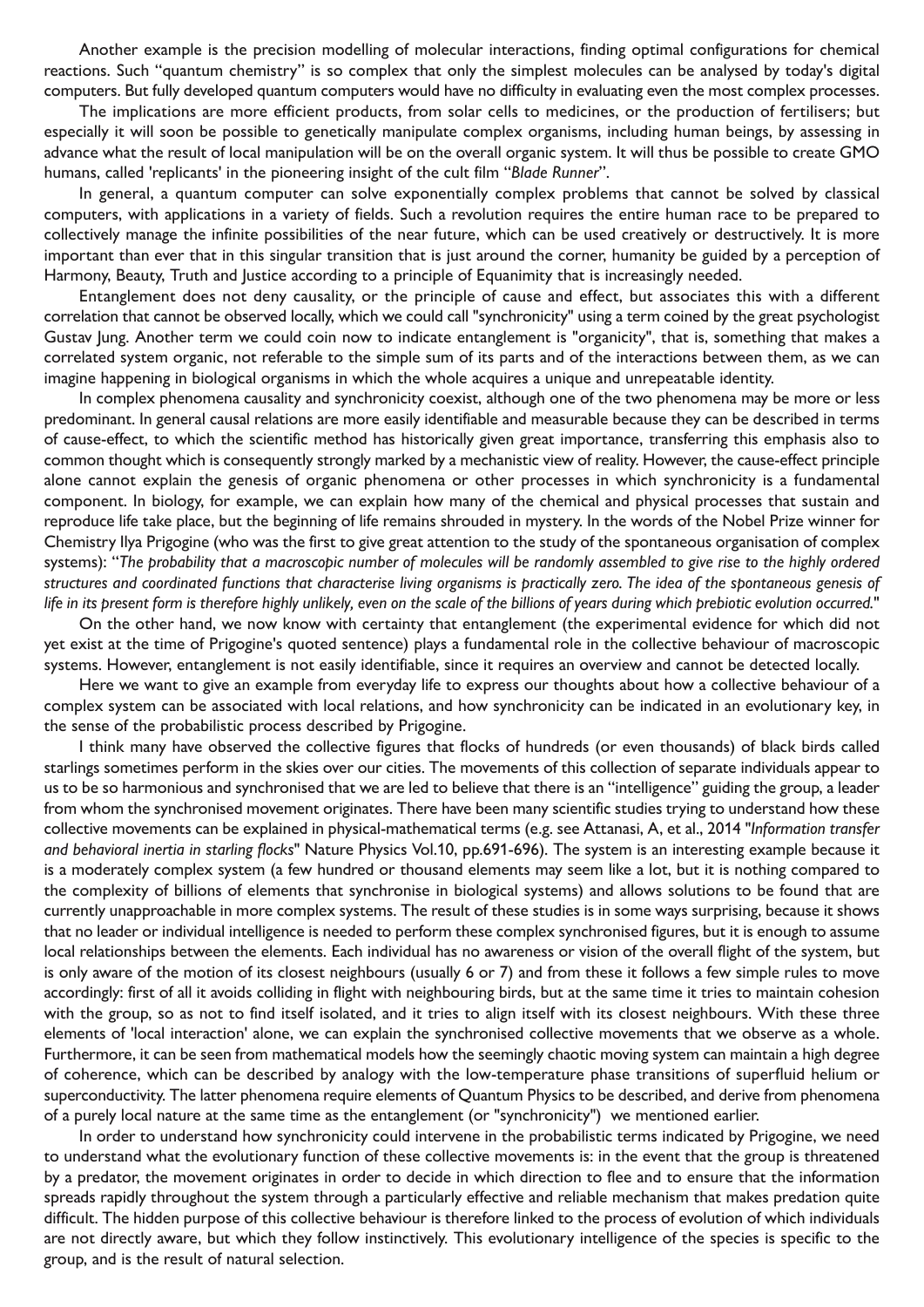Now Prigogine's assertion comes into play: if the process of natural selection acted completely at random, the probability of such finely-tuned collective behaviour being generated would be nil even in billions of years of evolution. In this sense we can guess what the effect of synchronicity is, which would be to determine choices not completely at random, but with significantly higher probability towards intelligent evolutionary purpose. Indeed, in all Bell's inequality experiments in Quantum Physics that highlight synchronicity and non-local aspects of reality, one is always dealing with probabilities that cannot be considered as completely determined by chance, as one would expect according to the principle of causality or local realism. We think that the influence of synchronicity on the evolutionary process will soon be formalised in rigorous terms, probably with the advent and diffusion of quantum computers, which are the only tools that can study exponentially complex phenomena with any chance of success.

 But how is all this associated with Art-and-Science, which is the subject of this talk? We would like to express our feeling in this regard, which is not rigorous but may be evocative for an individual reflection. Let us start with a simple example. Suppose we listen to a symphony by Beethoven or Mozart, or a sonata by Bach: we will probably first notice a harmony linked to a local relationship of the notes, i.e. the notes next to each other form sequences that appear harmonious, pleasant to listen to. Later, to a more trained ear, a more global harmony will appear, in which even more distant groups of notes are harmonically linked throughout the composition: we may identify, for example, the general tonality, symmetries and appropriate breaks in symmetry, so that the whole will appear to us as increasingly organic.

 Finally, we may perhaps notice individual and apparently insignificant details, but which on the whole make the work a masterpiece of perfection, beyond the perfect structure of the mathematical relations that express the various wavelengths of the notes. This unpredictable "quid", this invisible thread that binds the entire work is inextricably linked to the genius of the artist, just as it is naturally linked to the sensitivity of the execution, to the non-mechanical intelligence of the person performing the work at the time. This invisible element, undetectable by measurements or arguments of any kind, is the synchronicity that makes a complex whole a unique and irreplaceable work of art. Not only this, the intuition of the work's irreplaceable majesty also requires the listener's capacity for synchronicity, non-mechanical intelligence, i.e. in no way traceable to mathematical equations, and the mysterious empathy generated between author, performer and listener. That is why each performance is unique and belongs to the magic of the moment, and therein lies the fascination of live concerts. In Prigogine's words: "*Whatever we call reality is only revealed to us through the active construction in which we participate.*"

 For us Art is a work characterised by a large component of synchronicity, mastery is that which is mechanically perfect but with a low content of synchronicity. In the same way, intelligence is not a local phenomenon, but an organic phenomenon of synchronicity in which the whole of humanity and even the entire universe participates, and whose mechanical expression is manifested in harmonious local relationships. We would like to quote here a short passage from the book "*The Black Cloud*" by Fred Hoyle (British astronomer and novelist) which describes in his novel the relationship between some scientists and a gigantic living cloud capable of obscuring the sun, a lover of Beethoven's music and endowed with an intelligence inconceivable to the human mind: "*The new ideas, fragile as spring flowers, and easily trampled underfoot by the multitude, find instead a welcome with the solitary thinker. Of all the people who stood waiting for the Cloud's arrival, no one but Kingsley had coherently understood its nature, no one but Kingsley had understood why the Cloud was making that strange visit to the solar system*" (Hoyle, "*The Black Cloud*", ch. IX).

 It should be clear from what has been said so far that for us Art and Science are only such through sharing and participation. Art and Science are a collective good to which everyone should have access and in which everyone should be able to participate.

 Supporting Art and Science means supporting a principle of equanimity in existence, which concerns not only humanity as a whole but also everything that exists, starting with our planet and every living thing that breathes on it. To find harmony is to recognise the profound interconnection between all parts participating in this complex system, this ecosystem that is life on earth. At this moment in history, the tendency of humanity as a whole is instead to consider Art and Science a privilege for the few, following a criterion that gives so much importance to money, that intrinsically favours an uneven distribution of wealth and that gives power to those who are less connected to the criterion of synchronicity. This kind of emphasis on the accumulation of wealth in the hands of a few is producing unsustainable growth whose effects are overwhelmingly coming to light in their destructive nature. Humanity's growth in wisdom and consciousness has failed to follow technological growth and the power and responsibility that this brings; power that can be used creatively or destructively according to choices that depend on our responsibility. It may be that humanity is destined to disappear and that evolution is guiding the vital energy towards higher forms of awareness and intelligence as imagined in Doyle's "*Black Cloud*", which moves through interstellar space in search of its twin, but it is certain that now what little intelligence we have we can and must use it in a path of awareness towards the recognition of the principle of synchronicity that Quantum Physics, like many other human disciplines, have been indicating to us for some time. We can all participate and make a contribution, each according to our own unique and irreplaceable inclination and individuality. Art and Science therefore includes every aspect of human knowledge, in humility and mutual respect.

 Every individual can make a contribution, and every individual contribution has consequences on the collective global system that can be very significant. Individuals can regain full confidence in the power of their own choices, without necessarily feeling like a small insignificant part of a huge system, whose inertia seems to be completely beyond the control of individuals.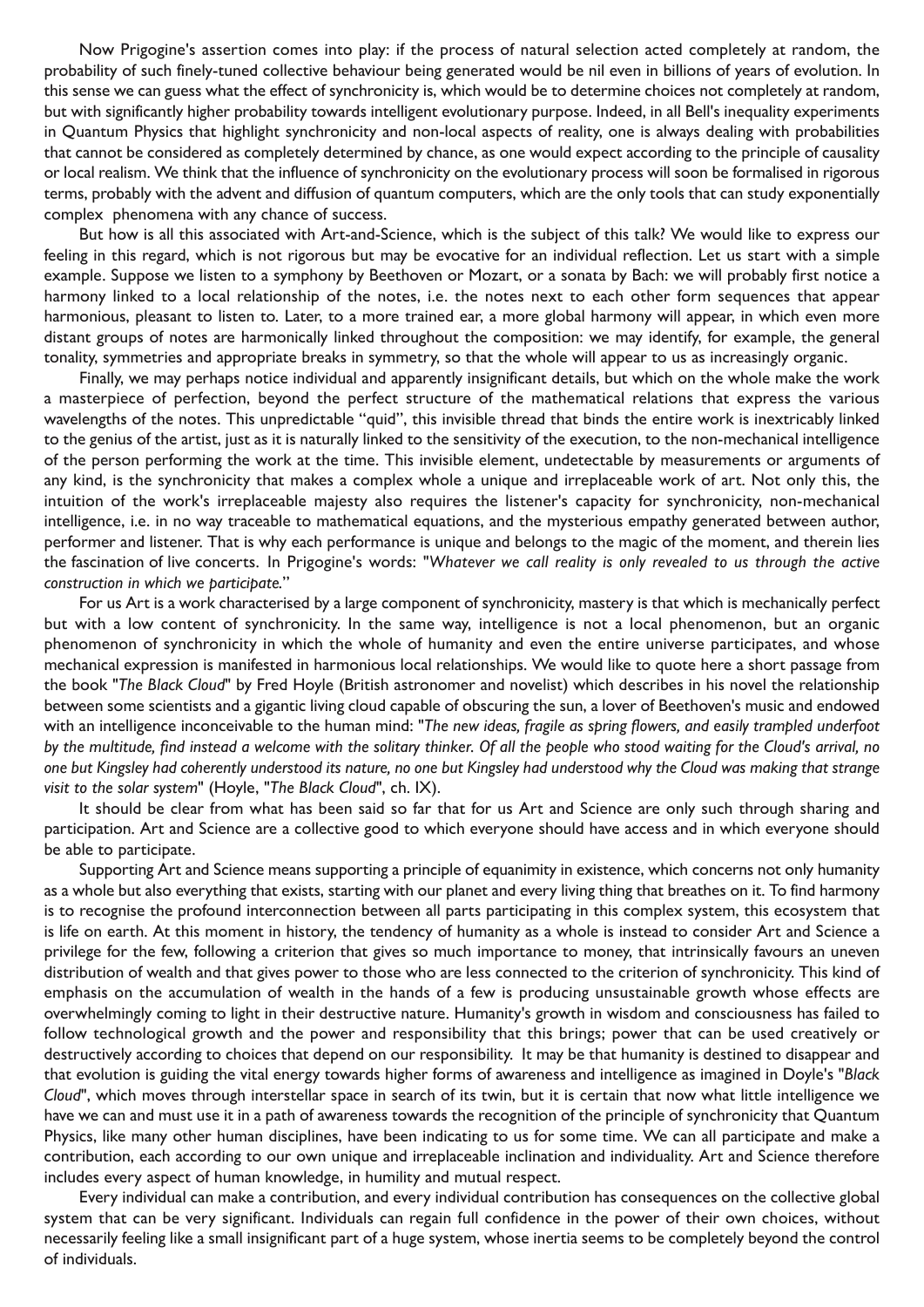At this point, we would like to quote Richard Buckminster Fuller, the great American architect and designer, a pioneering advocate of sustainable development: "*Think of the Queen Elisabeth: the whole ship and its rudder. And then the*  fact that there's a little thing called a trim-tab. It's a miniature rudder, and it's the movement of that little flap that creates the *pressure that turns the rudder. It requires almost no effort.*" So we told ourselves that the small individual can be a trim-tab in the big ship that is the global eco-system of life on earth!

We invite everyone to start thinking about a new value system to guide our lives. A system that is radically different from the current one, in which we feel trapped in a spiral of unsustainable economic growth. It must first be clear that continued economic growth in a finite system such as the earth is mathematically unsustainable. The emphasis that economic governance places on percentage growth of gross domestic product, finance, spreads, and debt interest leads to exponential growth in production and consumption. This growth is mechanically associated with the concept of well-being.

We think that this association must be radically challenged.

 It is time to change the roots of the system. It is time to think of a radically new vision of the world, in which we can use our knowledge and intelligence not so much to increase material goods, but to make better use of resources for a humanity that knows how to make the most of the qualities that guarantee real wellbeing, in harmony with all our relationships. A humanity that respects and values individual creativity, which is unique and irreplaceable, and which recognises the need for harmonious relationships for real well-being. The time has come to grow in intangible values such as awareness and knowledge for an active participation in life while respecting the planet that sustains us. The time has come to recognise the importance of freedom, love and responsibility towards future generations. We are convinced that from this chaos a new vision of the world and of humanity can take shape, which can replace the current one that is heading towards an inevitable decline.

 In order to be viable, a new vision of the world must first of all be conceivable: hence our invitation to everyone to try to think of a different future from the one that awaits us by mechanically continuing along this path. It will not be easy, and the change will have to be pondered carefully, with intelligence and courage. It is clear to us that this effort requires the participation of everyone.

 We have total faith in human intelligence and creativity, and this is why we are so irreducibly optimistic: the current situation of degradation could be a wonderful opportunity for growth towards real well-being, made up of freedom, love, mutual respect and responsibility.

## **references**

• Donella H. Meadows, Dennis L. Meadows; Jørgen Randers; William W. Behrens III, *The Limits to Growth*, 1972;

http://www.donellameadows.org/wp-content/userfiles/Limits-to-Growth-digital-scan-version.pdf.

 An update of the original study can also be seen: Donella H. Meadows, Dennis L. Meadows; Jørgen Randers, *Limits to Growth: The 30-Year Update*, 2004. For a comparison between forecasts and actual data Graham Turner, "A comparison of "*The Limits to Growth" with 30 years of reality*" https://web.archive.org/web/20101128151523/http://www.csiro.au/files/files/plje.pdf

- Vittorio Silvestrini, *Ristrutturazione ecologica della società*, 1990 CUEN (Napoli).
- Paolo Silvestrini, *Pietro il Re e un Dio bizzarro*, 2021 Castelvecchi (Roma).
- Paolo Silvestrini, The synchronic principle for a new scientific method, 2021 arXiv:2112.08946 [physics.gen-ph]